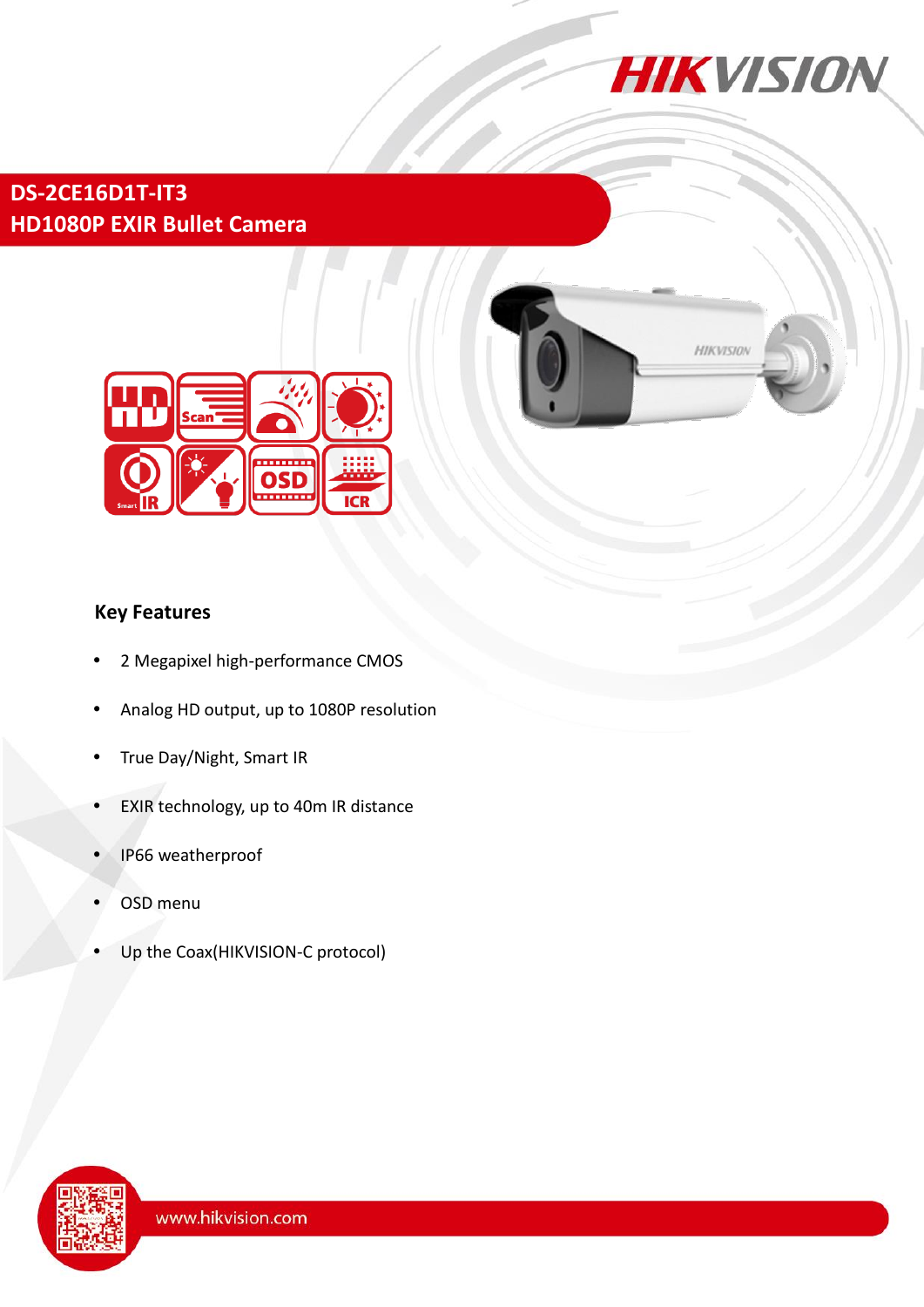

# **Specifications**

| Camera                      |                                                                               |
|-----------------------------|-------------------------------------------------------------------------------|
| Image Sensor                | 2MP CMOS Image Sensor                                                         |
| Signal System               | PAL/NTSC                                                                      |
| <b>Effective Pixels</b>     | 1930(H)*1088(V)                                                               |
| Min. illumination           | 0.01 Lux @ (F1.2, AGC ON), 0 Lux with IR                                      |
| <b>Shutter Time</b>         | 1/25(1/30)s to 1/50,000s                                                      |
| Lens                        | 3.6mm (6mm, 8mm, 12mm, 16mm optional)                                         |
|                             | Angle of View: 91.3°(3.6mm), 59.9°(6mm), 41.5°(8mm), 26.6°(12mm), 20.6°(16mm) |
| Lens Mount                  | M12                                                                           |
| Day & Night                 | <b>ICR</b>                                                                    |
| Angle Adjustment            | Pan: 0 - 360°, Tilt: 0 - 180°, Rotation: 0 - 360°                             |
| Synchronization             | Internal synchronization                                                      |
| Video Frame Rate            | 1080p@25fps/1080p@30fps                                                       |
| HD Video Output             | 1 Analog HD output                                                            |
| S/N Ratio                   | >62dB                                                                         |
| <b>Menu</b>                 |                                                                               |
| Camera ID                   | On/off (0-255)                                                                |
| AGC                         | Support                                                                       |
| D/N Mode                    | Color/BW/Auto/EXT                                                             |
| White Balance               | Auto/User/Push/8000K/6000K/4200K/3000K                                        |
| Privacy Mask                | On/Off, maximum 2 zones                                                       |
| <b>Motion Detection</b>     | On/Off, maximum 4 zones                                                       |
| <b>BLC</b>                  | Support                                                                       |
| Anti-flicker                | On/Off                                                                        |
| Language                    | English/Chinese                                                               |
| Functions                   | Digital noise reduction, Mirror                                               |
| <b>General</b>              |                                                                               |
| <b>Operating Conditions</b> | -40 °C - 60 °C (-40 °F - 140 °F), Humidity 90% or less (non-condensing)       |
| Power Supply                | 12 VDC $\pm$ 15%                                                              |
| Power Consumption           | Max. 4W                                                                       |
| Protection Level            | <b>IP66</b>                                                                   |
| IR Range                    | Up to 40m                                                                     |
| Communication               | Up the coax, Protocol: HIKVISION-C(TVI output)                                |
| Dimensions                  | 86.22×82.05×220.13mm(3.39"×3.23"×8.67")                                       |
| Weight                      | 700 g                                                                         |

## **Order Models**

DS-2CE16D1T-IT3